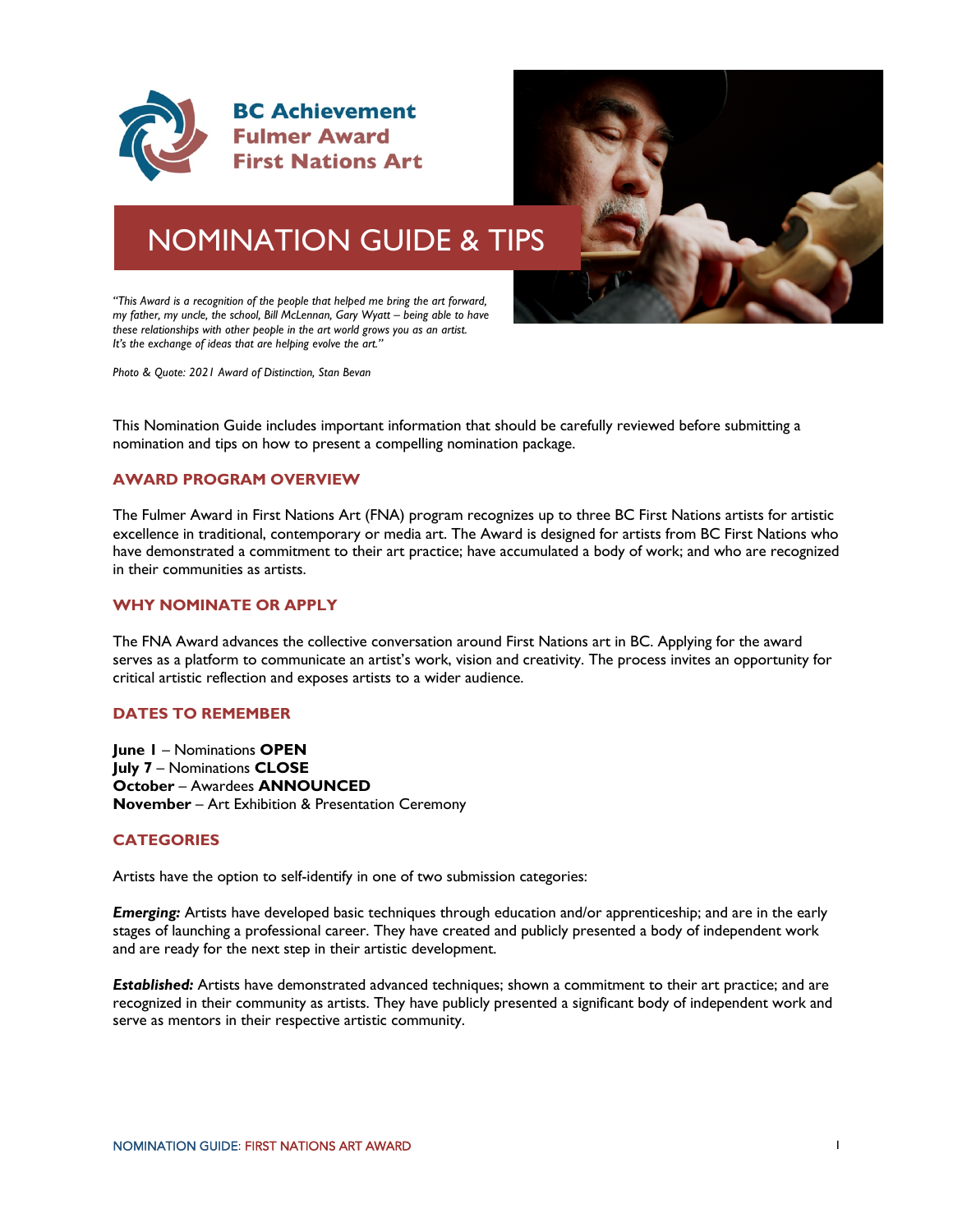## **WHAT ARTWORK IS ELIGIBLE**

Traditional or contemporary visual art in fields such as, but not limited to, carving, photography, beading, weaving, jewellery, painting, masks, sculpture, stonework, printmaking, basketry, textiles, and media art.

#### **WHO CAN NOMINATE / APPLY**

Self-nominations are accepted and encouraged. Any person, group or organization may submit nominations for the Award with exceptions noted below:

- Current members of the selection committee, or members of the selection committee's immediate family may not submit a nomination
- BC Achievement board members may not submit a nomination

# **ELIGIBILITY**

- The nominee must be affiliated with a BC First Nation
- The nominee must have lived in BC for at least three years
- Posthumous nominations are *not eligible*
- Past recipients of the Award are not eligible

# **HOW TO NOMINATE / APPLY**

The nominator must complete the **online Nomination form** and include the following:

- **Artist Statement** (max 3,000 characters incl. spaces or approx. 500 words)
- **Nominee CV or resumé**
- **Ten images of the nominee's work & Visual List**
- **Recent Challenges - optional** (max 2,000 characters incl. spaces or approx. 350 words)
- **Up to 5 Additional Materials - optional** (support letters, testimonials, certificates, links to video or media coverage *\*each link is considered one additional material\*)*

*Note***:** It is recommended that the artist or nominator write out the Artist Statement and Recent Challenges in a word document first before adding the content to the online nomination form.

#### **TIPS FOR SUBMITTING A COMPELLING NOMINATION**

**Artist Statement** (max 3,000 characters incl. spaces or approx. 500 words)

- Tell the artist's story by describing why the nominee became an artist, what field or medium they work in, what inspires them to do the work they do
- Discuss who or what has influenced the nominee
- Describe what makes the nominee's work unique, innovative etc. and how it contributes to the cultural economy / resurgence
- Highlight how and where the nominee has made a difference
- Describe how the nominee has earned the respect of their peers; how the nominee is a role model or mentor in their field
- Explain why the nominee should be considered to receive the award

*Note:* If NOT a self-nomination, the nominator should write about the above on behalf of the artist and provide a description of how they know the nominee.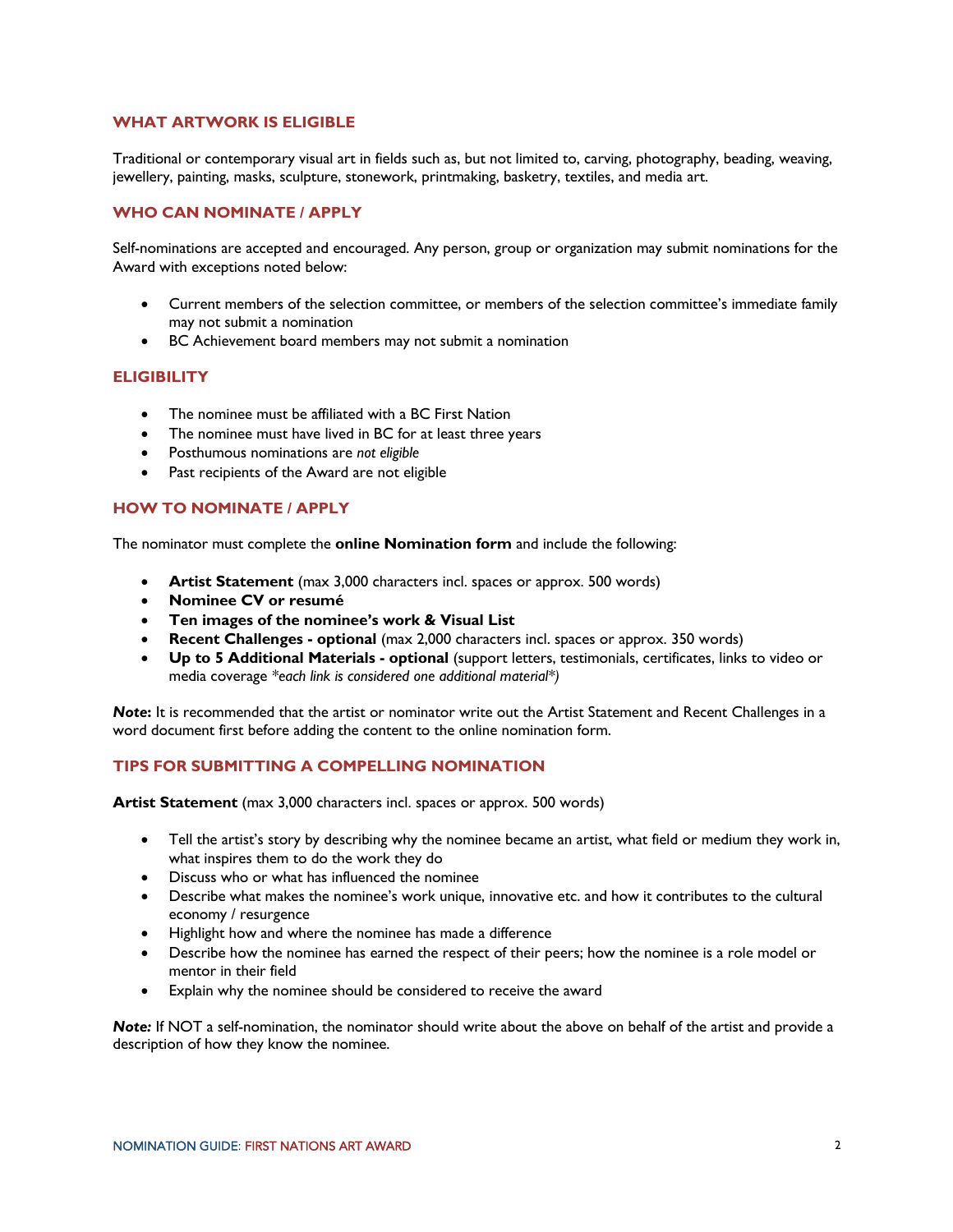# **Artist CV or Resumé**

• Provide an outline the artist's work and include their training, experience, significant projects, achievements, and ongoing learning

#### **Images & Visual List**

- High quality photos make a difference to the jury
- Submitted images should show off the nominee's work in the best light possible
- It is strongly recommended that the nominator submit the maximum number of images permitted (ten)

#### *All images should:*

- Be high resolution (min IMB) in JPEG format (if they're blurry don't submit them)
- Shot on a solid background and with good lighting; if the image is taken outdoors, ensure no shadows are blocking the art
- Show the nominee's signature style even if it is in different mediums
- Be consistent in terms of style and format
- Be of recent work; however, images of older work can be submitted if it shows growth in the nominee's skill

Nominators are encouraged to include images that focus on the details of the nominee's work.

#### *Please name images using this format: last name, first initial, image number*

 $(e.g., Hunt]01, Hunt]02 etc.)$ 

*Visual List* - for each image, please include the number, title, year it was completed, medium and a short description

**Note:** It is recommended that the artist/nominator provide links via YouTube or to the artist's website, particularly if the artist's work produces sound (e.g., musical instruments, installations etc.).

**Recent Challenges - optional** (max 2,000 characters incl. spaces or approx. 350 words)

• Include a statement about the challenges the nominee has faced; this provides context and speaks to their story of determination, creativity, innovation, and resilience

#### **Additional Materials** - **optional**

• Jury members appreciate the opportunity to review support letters\*, testimonials, certificates, videos or media coverage that depict the nominee's achievements as they indicate the scope of an artist's work *(\*each link submitted is considered one additional material\*)*.

\*Letters help to paint a complete picture of the nominee and what they have accomplished. They should:

- Describe why the nominee should be considered for the award; this is particularly helpful if the nominee is an emerging artist
- Be written by individuals who know the nominee well enough to be able to talk about the nominee from first-hand experience (e.g., past award recipients, or other well-known people in a similar field to the nominee)
- Be current and written *specifically for the FNA Award program*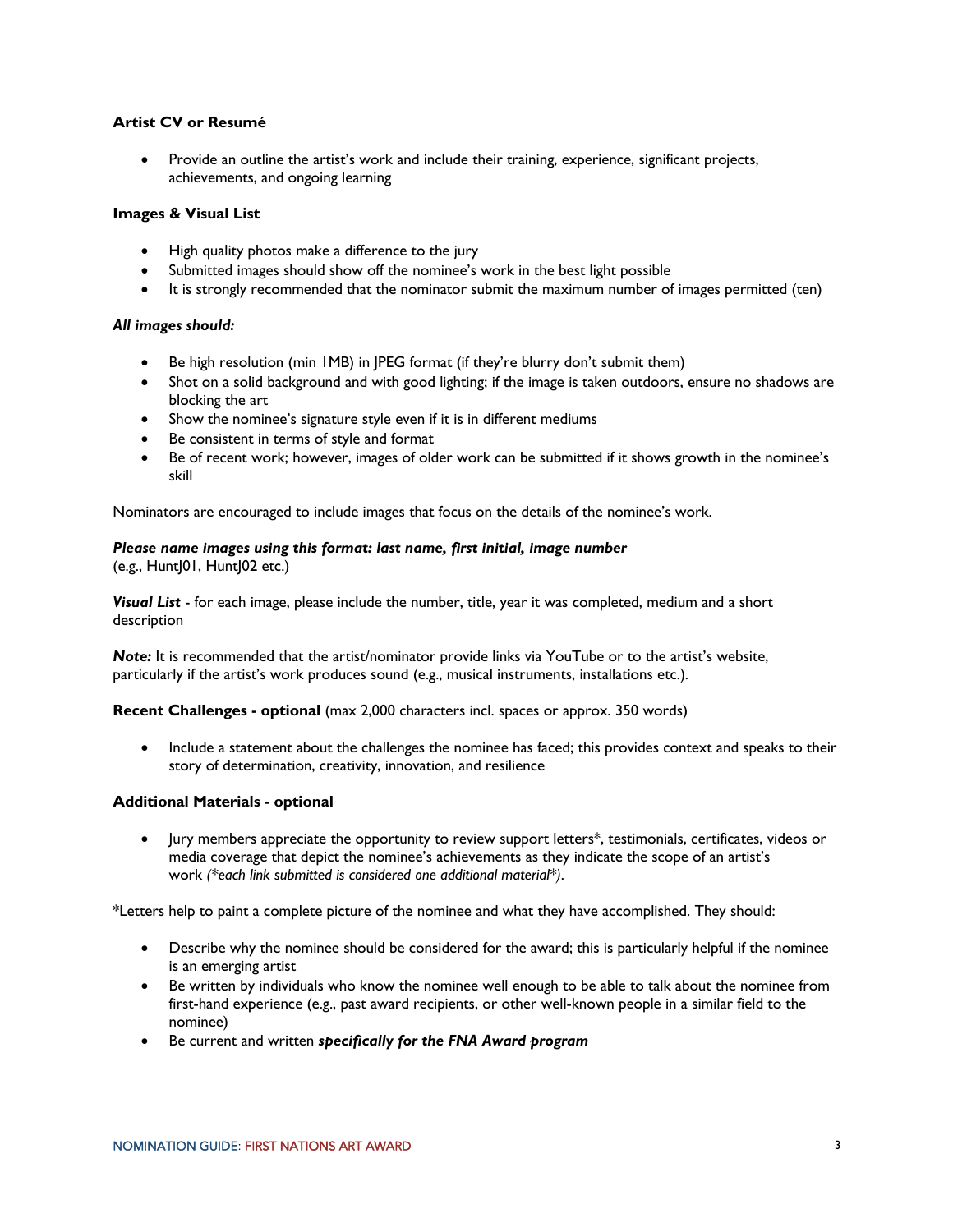Strong nominations often use descriptive words to describe the nominees such as: leader, innovator, advocate, mentor, commitment, dedication, recognition, determination, exemplary, admired, passionate, inspirational, resourceful, persevering, resilient etc.

*Note:* Request support letters early on so the referee has time to write a strong letter

# **UPDATING A NOMINATION**

Nominations are valid for three years including the first year of nomination and two subsequent years.

Nominators are strongly encouraged to update their nomination package for consideration by the following year's selection committee if their nominee was not recognized in the previous year's Awardee cohort.

#### **To update your nomination, please complete the online nomination form, and select "this is an update to a previous submission" + the year**

#### **BEFORE YOU BEGIN**

- Have ALL nominator and nominee contact information on hand (full name, street & mailing address, email, phone number, website & social media handles, if applicable)
- Use a word document to prepare the Artist Statement & Recent Challenges content (optional); then copy and paste it into the respective box
- Have all documents and images ready to upload
- Budget 15-20 minutes to complete the online form

#### **SELECTION OF AWARDEES**

An independent jury reviews the nominations and selects the awardees*.* The decision of the jury is final. Nominees are notified only if selected for an award. Nominators are informed as to whether or not they have been successful with their application.

Selection of Awardees is based on the nomination package submitted and the *criteria* of artistic excellence, creativity, originality, innovative approach, interpretation of First Nations culture and aesthetics. Up to three artists will awarded including the emerging artist.

*Crabtree McLennan Emerging Artist -* the Crabtree McLennan Emerging Artist designation was established in 2019. Named in honour of Brenda Crabtree, Director, Aboriginal Programs, Emily Carr University and the late Bill McLennan (1948-2020), Curator Emeritus, UBC Museum of Anthropology, this recognition aims to highlight and support emerging talent.

# **AWARD OF DISTINCTION**

The award is presented to an established artist in recognition of extraordinary and sustained accomplishment in First Nations Art in BC. It is also a commemorative reflection on how these artistic leaders contribute to their communities, how they respect tradition, how they mentor the next generation, and how they transform reality. They ensure that BC is a place filled with astonishing craft, with unique and immensely expressive power, and continuous wonder. Past recipients are**:**

- 2021 Stan Bevan
- 2020 Evelyn Vanderhoop
- 2019 Marianne Nicolson
- 2018 Henry (Hank) Speck Jr.
- 2017 Delores Purdaby
- 2016 Susan Point
- 2015 loe David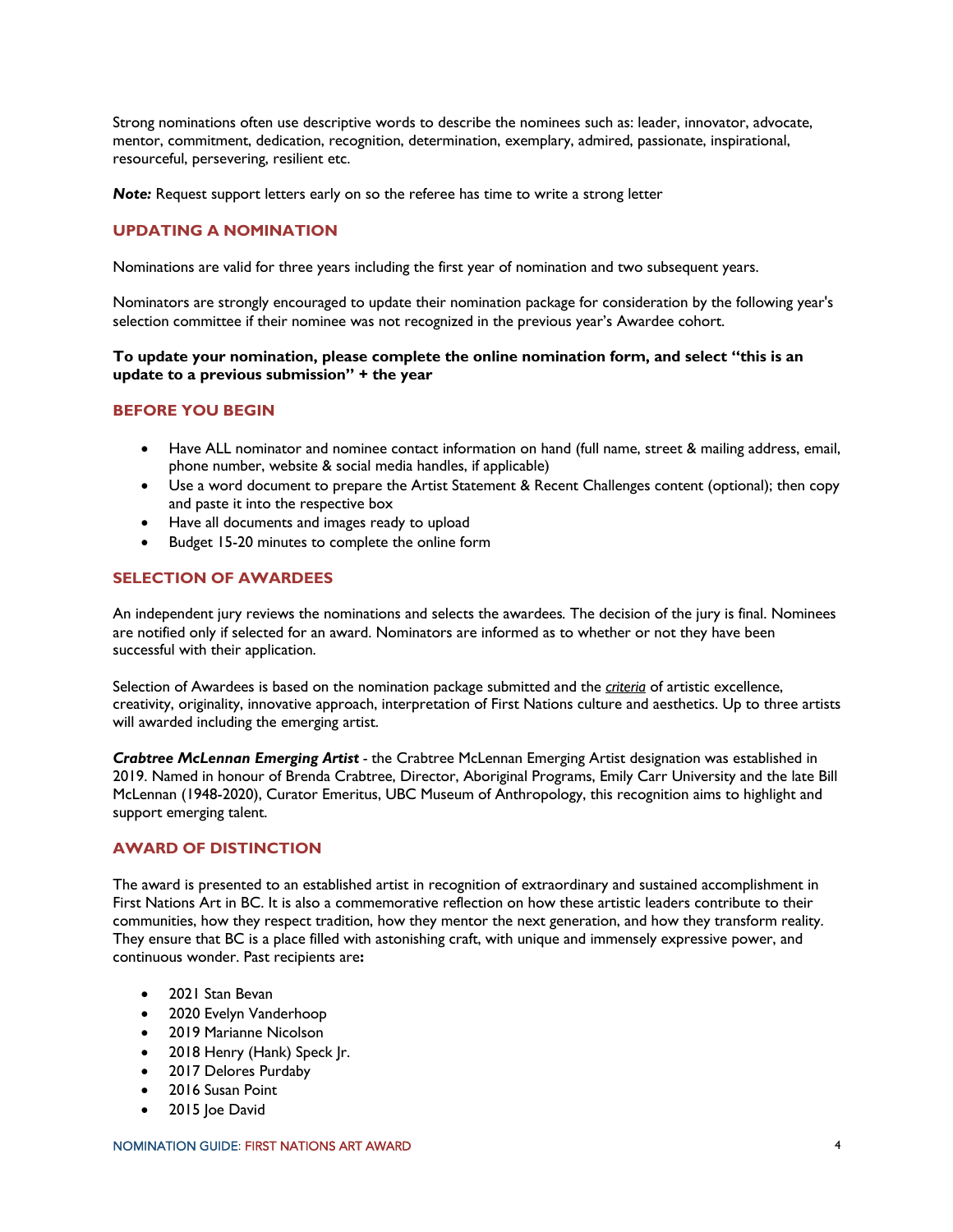- 2014 Alvin Mack
- 2013 Mandy Brown
- 2012 Norman Tait
- 2011 Primrose Adams
- 2010 Rena Point Bolton
- 2009 Earl Muldon
- 2008 Mary Michell
- 2007 Robert Davidson & Dempsey Bob

# **RECOGNITION**

FNA recipients receive a prize of \$5,000 each and are featured in a Recognition film produced by BC Achievement. In addition, they receive a medallion and lapel pin designed by renowned First Nations artist Robert Davidson, CM, OBC, and a commemorative framed certificate and letter from the Premier recognizing their achievements.

Awardees are also granted use of the Fulmer Award in First Nations Art seal to signify their creative excellence.

An art exhibition and presentation ceremony will be held to showcase the awardees' accomplishments.

# **FREQUENTLY ASKED QUESTIONS**

#### **1. If an artist is affiliated with another First Nation outside of BC but is currently living and working in BC, can they apply?**

No, the artist must be affiliated with a British Columbia First Nation.

#### **2. Are part-time artists eligible?**

Yes, if the artist is committed to their practice; has produced a significant body of work; and is recognized by their community and peers as an artist.

#### **3. Can an artist submit samples of the work in each field they practice?**

Yes, but only ten visuals TOTAL may be submitted.

#### **4. What is 'media art' and is it admissible?**

Yes, it is admissible. BC First Nations artists working in media art are those whose work is created with media technologies including film, digital art, and computer animation.

#### **5. Should a previously submitted nomination package be updated?**

Yes, nominees should provide updated visuals and information reflecting their recent work, annually.

#### **6. When are awardees announced and where are the names of the awardees published?**

Awardees are announced in October. Their names are published on BC Achievement's website and social media channels.

#### **7. Has the name of the award changed?**

Yes, in 2018, the name was changed from the BC Creative Achievement Awards for First Nations Art to The Fulmer Award in First Nations Art.

# **8. Can information be saved on the online nomination form and completed at a later date?**

Yes, it can.